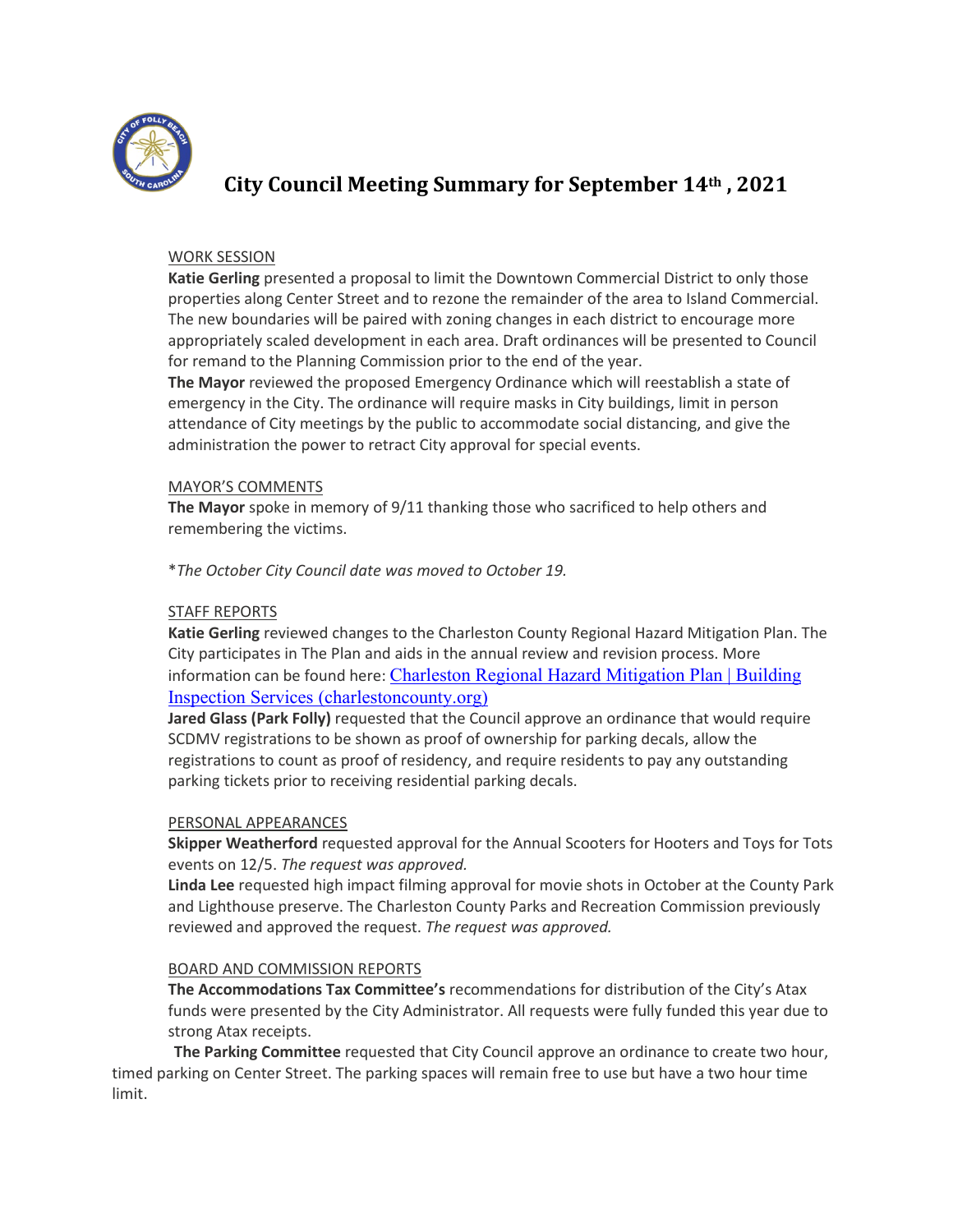#### CITIZENS' COMMENTS

**Mr. John McFarland** presented on behalf of Save Folly's Future, a non profit whose goal is to reduce the number of short term rentals in the City. Mr. McFarland encouraged the City to create a new zone for short term rentals and gradually eliminate them from all other residential areas.

# OLD BUSINESS

**Ordinance 22-21**: This ordinance sets standards for shipping containers used in permanent construction (must meet code and not appear to be containers) and accessory structures (must be anchored and meet code, more than one container at the same time must be approved) *The Ordinance Passed Second Reading.*

**Ordinance 23-21:** This ordinance will require commercial parking lots to provide trash receptacles on site and to define property boundaries with fencing. Existing businesses must come into compliance by January 1, 2022. *The Ordinance Passed Second Reading.*

**Ordinance 24-21:** This ordinance will require lots that host outdoor retailers to provide trash receptacles and restroom facilities on site on or before January 1, 2022. *The Ordinance Passed Second Reading.*

**Ordinance 27-21**: An Ordinance Adopting the Five-Year Update to the 2015 City of Folly Beach Comprehensive Plan*. The Ordinance Passed Second Reading.*

## NEW BUSINESS

**Mr. John Teevan** was appointed to the Tourism and Visitors Promotion Committee to fill the vacant hospitality position on the Board.

**Ordinance 28-21:** This Emergency Ordinance reestablished a state of emergency in the City. The ordinance requires masks in City buildings, limits in person attendance by the public to accommodate social distancing, and gives the administration the power to retract City approval for special events. *The Ordinance Passed. No Second Reading is Required.*

 **Ordinance 29-21:** This ordinance will create new tree protection rules to require mitigation for non protected species and strengthen permit requirements. *The Ordinance was Remanded to the Planning Commission for a Public Hearing.*

**Ordinance 30-21:** This ordinance will require SCDMV registrations to be shown as proof of ownership for parking decals, allow the registrations to count as proof of residency, and require residents to pay any outstanding parking tickets prior to receiving residential parking decals. *The Ordinance was Postponed for Further Study.*

 **Ordinance 31-21:** This ordinance will set a two hour time limit on parking along Center Street. The parking will not be paid parking, only timed. *The Ordinance Passed First Reading.*

 **Ordinance 32-21:** This ordinance, in conjunction with Ordinance 33-21, clarifies that no permit shall be approved which would create a zoning non conformity. *The Ordinance was Remanded to the Planning Commission for a Public Hearing.*

 **Ordinance 33-21:** This ordinance, in conjunction with Ordinance 32-21, clarifies that no permit shall be approved which would create a zoning non conformity. *The Ordinance was Remanded to the Planning Commission for a Public Hearing.*

 **Resolution 34-21:** This resolution by Council endorsed the Emergency Ordinance. *The Resolution Passed.*

 **Resolution 35-21:** This resolution authorized an extension on the intergovernmental agreement to fund the Rethink Folly Road project manager to allow use of funds unspent due to COVID. *The Resolution Passed.*